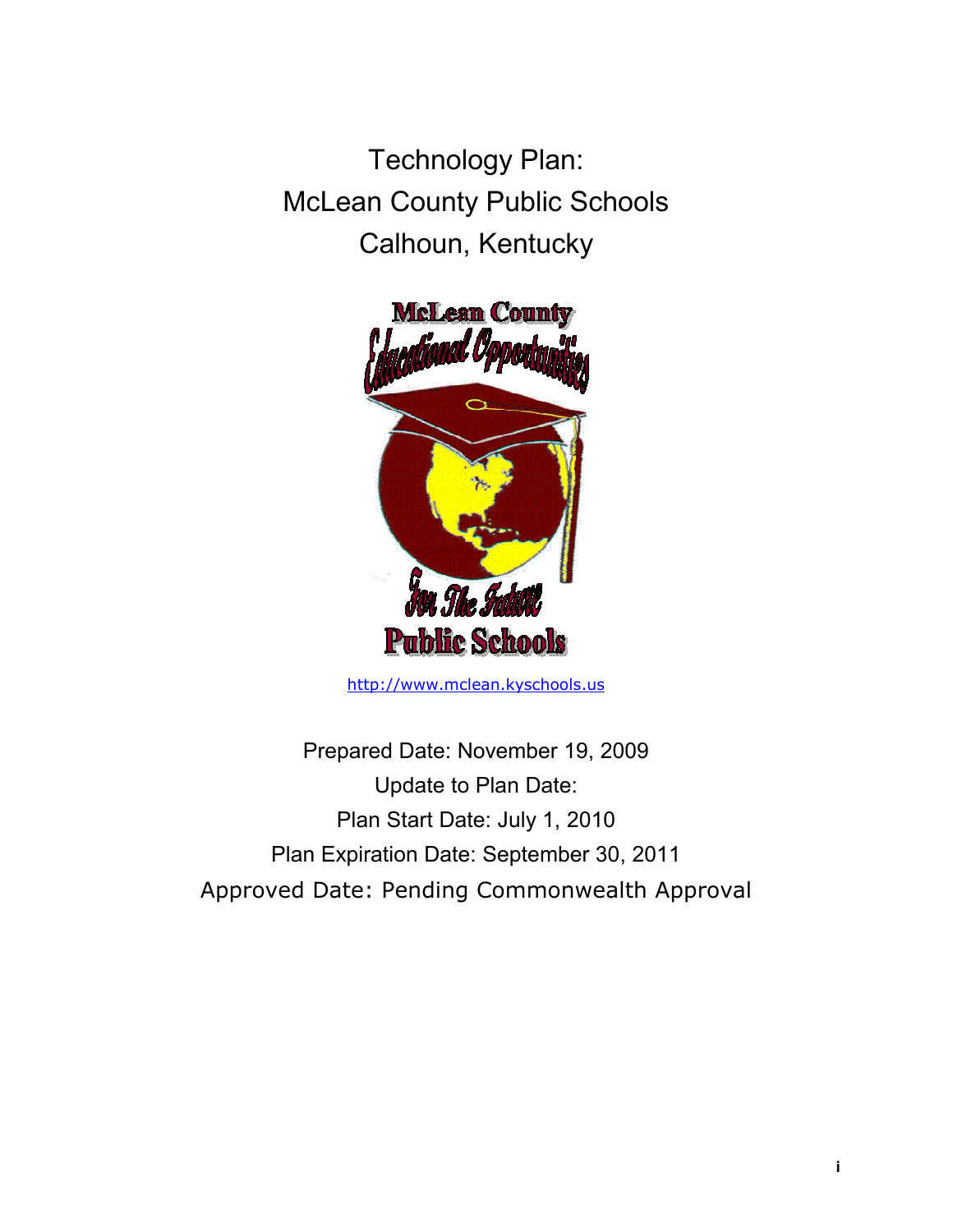# **Table of Contents**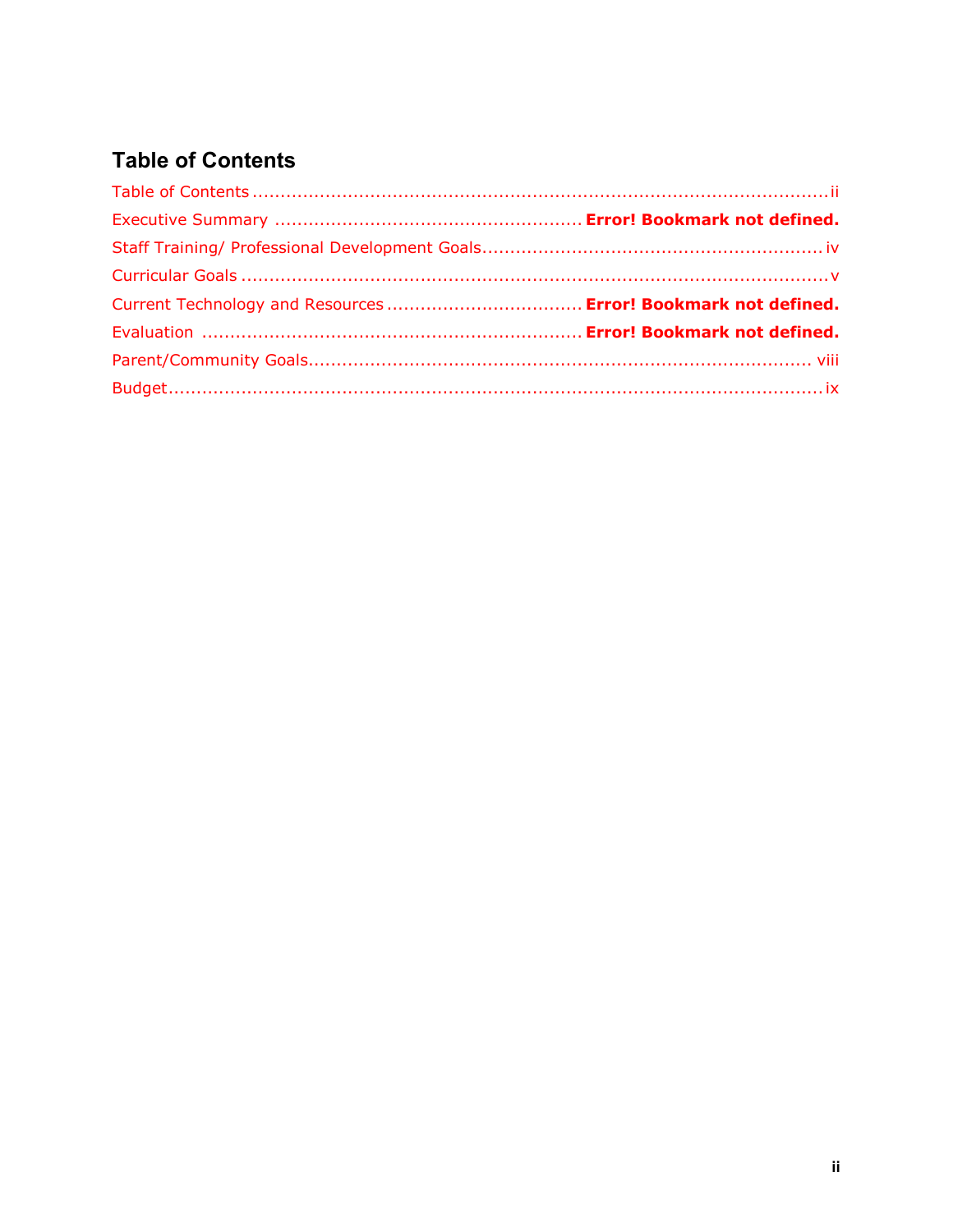# **Executive Summary**

McLean County Public Schools uses technology to support teaching and learning in the classroom. Technology permeates our district with over 500 networked computers and Internet/e-mail access for every classroom. With approximately 1,600 students in our district, we are seeking to make technology an integral part of the curriculum with the internet and instructional software for grades K-12. This creates an environment where teachers and students become more proficient in using a wide variety of tools to enhance learning, problem solving, communication, collaboration, productivity and creativity. In addition, we hope to strengthen the home-school connection by expanding our district and school web sites with detailed information about school activities and by making our technology available to families and the community. Our long range plan includes upgrading our network frame relay system to wireless, an efficient and adequate telecommunication system maintained for effective internal communication between staff, as well as external communication with parents/guardians, community members, and state official.

This technology addendum documents our goals and objectives for the next few years that our contained in our Technology Plan.. We will be assisting our schools to incorporate these plans into their schools' comprehensive improvement plan.

Our district technology plan has been aligned with the Kentucky Master Plan for Education Technology ( located at:

http://education.ky.gov/KDE/Administrative+Resources/Technology/Master+Plan/ and the National Educational technology Standards developed by the International Society for technology in Education (ISTE) in collaboration with the Milken Exchange on Education Technology.

This document and plan conveys the detail of our vision, goals, and objectives that support the McLean County Public Schools' Comprehensive Improvement Plan. Through this plan we hope to guide our schools in using technology to empower the learning community. We will continue to expand and revise this plan annually as we implement technology for our students, staff, and community.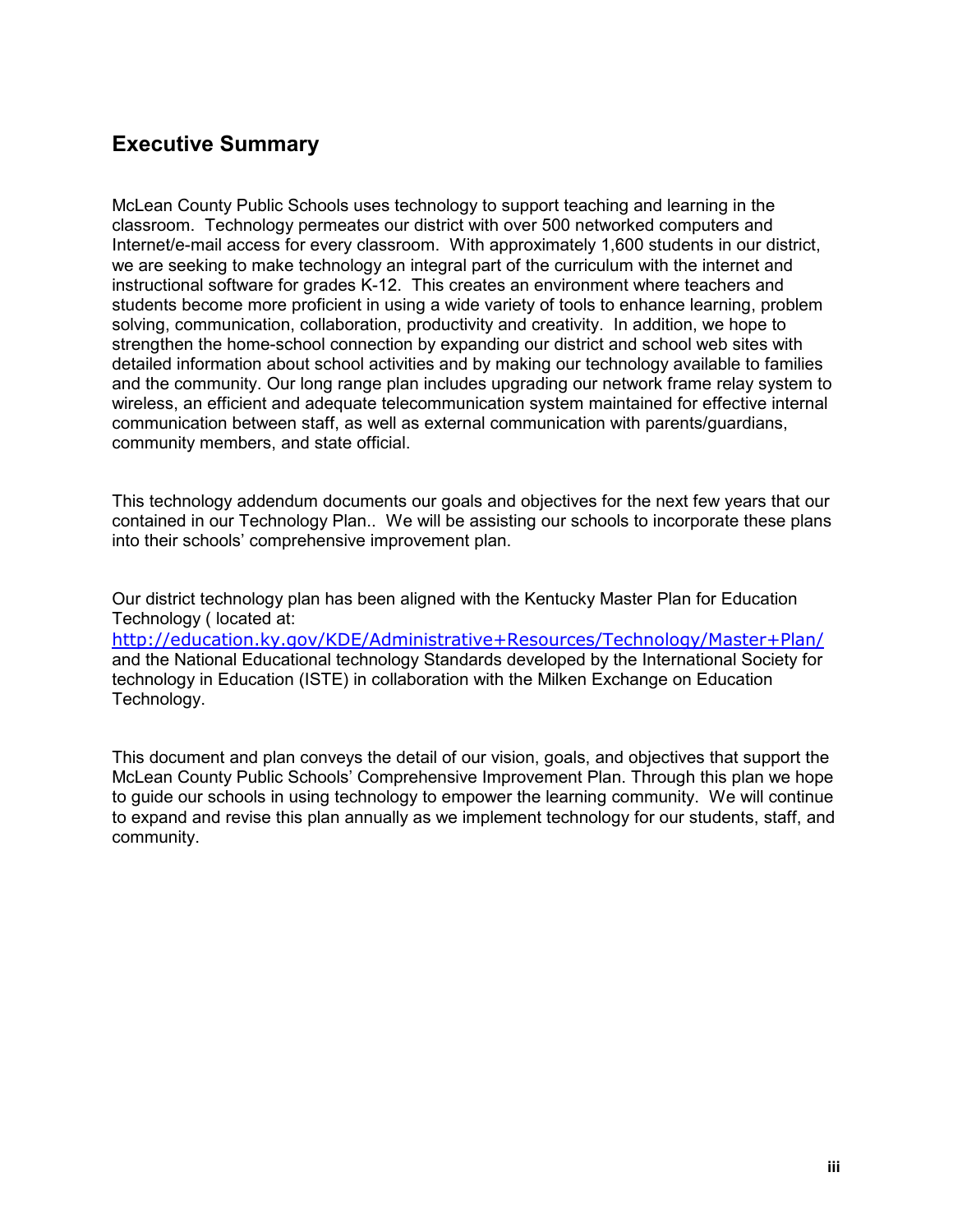# **CDIP Action Component Strategies**

### **Academic Performance**

- GS No. 1 Incorporate community resources to reduce the barriers to learning.
- GS No. 13 "Good News" component designed and implemented on District Web Page.
- GS No. 16 Provide PD for High and Middle school teachers in the area of Differentiated Instruction.
- GS No. 24 CTE Instructors attend workshops at Kentucky Teachers Conference for updates on Skills Standards and attend academic training sessions.

#### **Reading**

- GS No. 1 MAPS will be used three times a year to identify  $4th-9<sup>th</sup>$  grade gap students in the areas of Reading, Math, and Language.
- GS No. 6 Continue to provide as needed screen readers, scanners, and Read, Write, and Gold programs within the Special Education programs.

#### **Learning Environment**

- GS No. 6 District will seek E-Rate funding to upgrade network system to wireless and for telecommunications.
- GS No. 7 Instructional Technologies will be added to upgrade technology as funds become available.

#### **Math**

- GS No. 1 MAPS will bed used three times a year to identify  $K-9<sup>th</sup>$  grade gap students in the areas of Reading, math and Language.
- GS No. 6 Continue to provide as needed screen readers, scanners, and Read, Write, and Gold programs within the Special Education programs.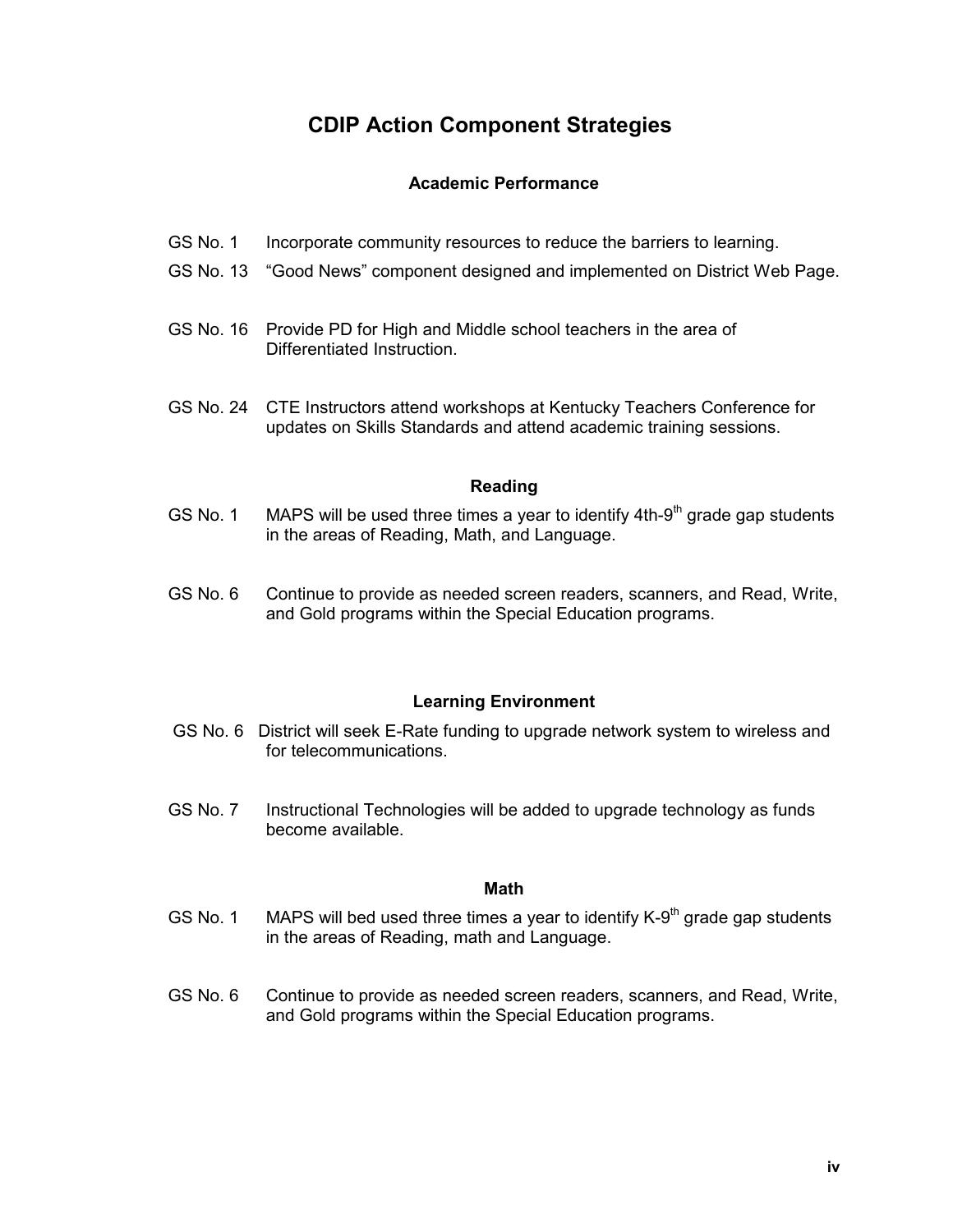# **Technology Vision and Goals**

Our District Technology Plan encompasses six component goals that integrate and web a comprehensive plan that focuses on Student Achievement through Technology. Each component consists of actions and strategies that support the component. The plan also documents a plan for monitoring and evaluating the plan.

# **Professional Development Goal**

To provide comprehensive professional growth opportunities for all certificate classified employees of the District to ensure improved student achievement across the grade levels and to meet the needs of the District's communities.

#### **Actions**

- 1. Train teachers in curriculum development and integration of technology.
- 2. Train teachers in the technology they plan to use in their instruction.
- 3. Train teachers in operation and troubleshooting equipment.
- 4. Train teachers in the curricular use of e-mail accounts.
- 5. Train teachers in the use of technology to find resources to enhance their own professional development.
- 6. Train Instructional Assistants to participate effectively in the instructional use of technology instruction.

# *Professional Development Strategies*

.

- Coordinate staff development opportunities in technology among schools.
- Facilitate the participation of teachers in distance learning opportunities.
- Facilitate participation of teachers and staff in professional conferences relating to the use of technology in the schools.
- Train teachers, administrators, and staff in the observance of copyright provisions.
- Train teachers, administrators and staff on the importance of Internet Safety.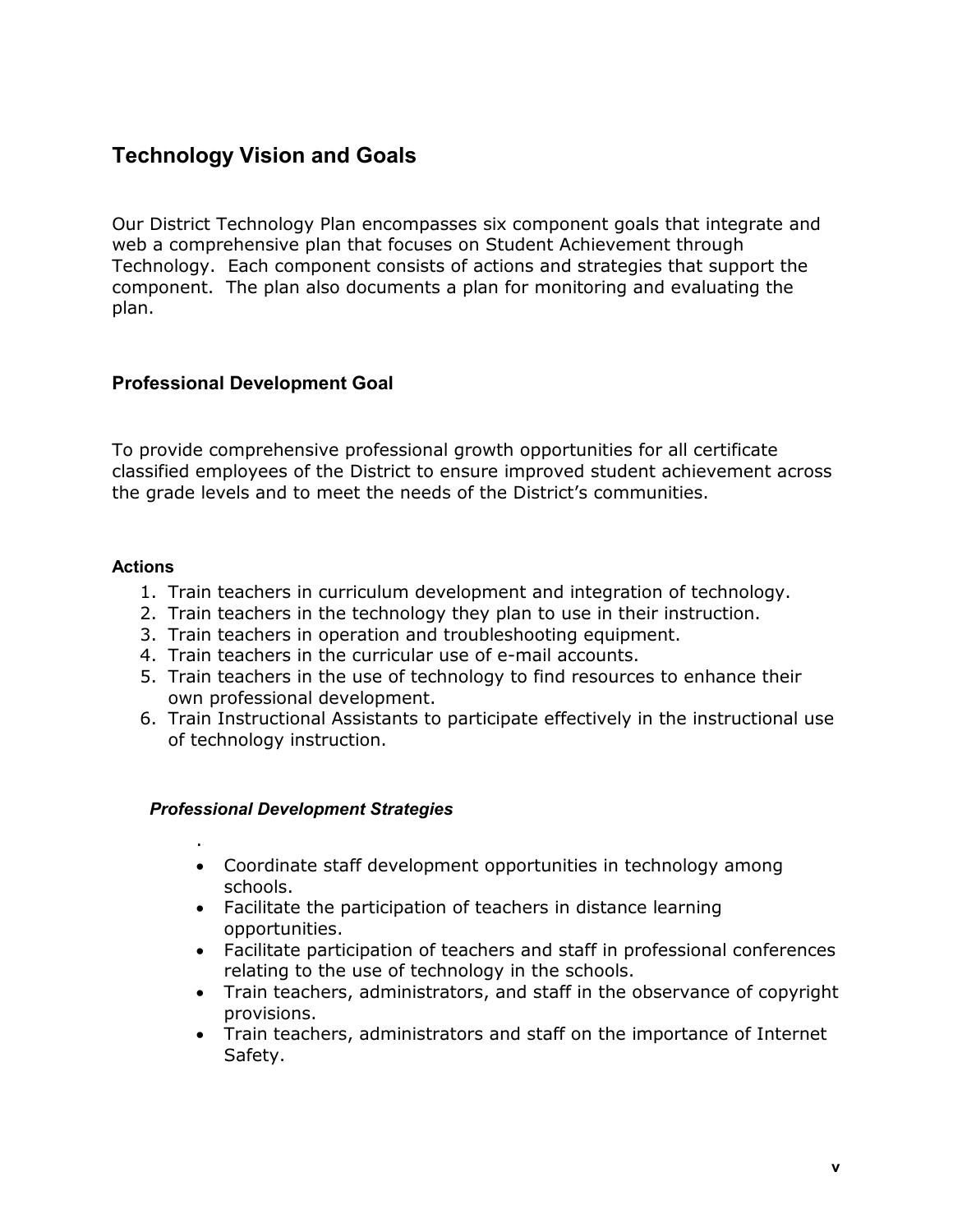# **Curricular Goals**

The District has identified two primary instructional goals: (1) provide all students with instruction reflective of education's current "best practices" to ensure improved student outcomes. (2) Provide all students with developmentally-appropriate instruction on the concepts, processes, and skills outlined in the District's Standards, the State Curricular Frameworks, and current reform documents.

# **Actions**

- 1. Identify and use cross-curricular teaching strategies through e-mail and the World Wide Web.
- 2. Encourage and provide teachers with the opportunity to create classroom instructional webpages
- 3. Provide all students, including those with special and exceptional needs, with equal access to an appropriate and technologically enriched curriculum.
- 4. Identify fundamental technology concepts and skills which students will need to master in order to make full use of technology in all curricular activities.
- 5. Identify and use specific strategies and technologies, which foster creativity, critical thinking, and problem solving skills in mathematics, the social sciences, science, and the visual and performing arts.
- 6. Encourage the development of technology programs.
- 7. Encourage and provide Administrators with the tools necessary to provide immediate feedback to teachers/staff.

# *Curricular Strategies*

- Establish a District website and classroom webpages for teachers to use in sharing information and ideas relating to the use of technology in the curriculum.
- Review current research regarding the most effective integration of technology into the curriculum.
- Identify and implement a keyboarding curriculum K-12.
- Create a technology literacy assessment tool.
- Identify and implement a web-based handheld evaluation tool that is focused on curriculum planning, standards-based assessment, staff performance appraisals, data analysis and student management
- Work with teachers of students with special and exceptional needs to create technologically enhanced curriculum, which will best meet the academic and personal needs of those students.
- Establish partnerships with businesses to take advantage of their technological and human resources, to provide equipment and training and internships, and to work with the school to develop a plan to make the graduates more suitable for employment.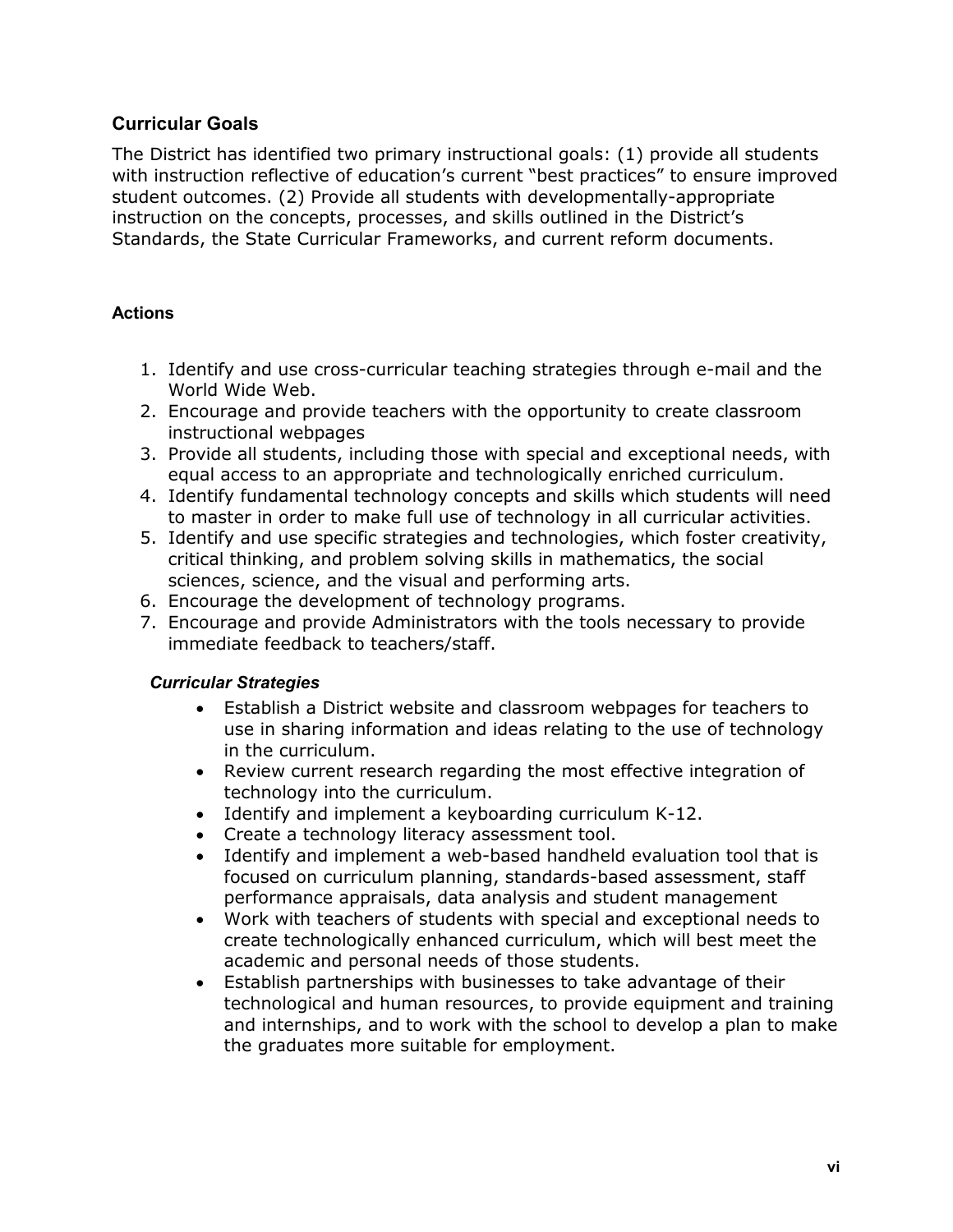# **Equipment Goals**

McLean County schools must effectively use existing equipment and must provide students with new equipment as needed for the ever-changing Technologies.

- 1. Replace old file servers.
- 2. Upgrade Point-to-Point network service provided by Bell South for faster access speed and efficiency moving toward a combination of Fiber Optic and wireless system.
- 3. Provide wireless access in all buildings.
- 4. Provide a mounted projection system in each classroom for instruction.
- 5. Provide a sound amplification system in each elementary classroom.
- 6. Place emphasis on providing classrooms with up to date computers.
- 7. Coordinate the purchase of equipment in order to secure the best possible prices from state list.
- 8. Provide Administrators with a Blackberry/Smartphone with data, internet, and email services.
- 9. Determine the best possible use of the older equipment.
- 10.Designate STC at each school; more than one at the high school and middle school.

#### **Equipment Strategies**

• Provide software and hardware to permit controlled access for teachers and staff to the Student Information System (SIS) and other District systems.

# **Technical Support Goals**

Adequately maintain sensitive equipment and provide adequate technical support is essential to the success of an instructional technology program.

- 1. Adequately support the position of District Technician Specialist.
- 2. Hire an on-site technician to diagnose problems and do simple repairs at each school.

#### *Technical Support Strategies*

- Provide funding for adequate compensation for the District Technician.
- Encourage and facilitate the district in hiring a full-time Technology Coordinator.
- Survey schools for older, unused equipment technologies and coordinate their repair for use of keyboarding, word processing, and other applications.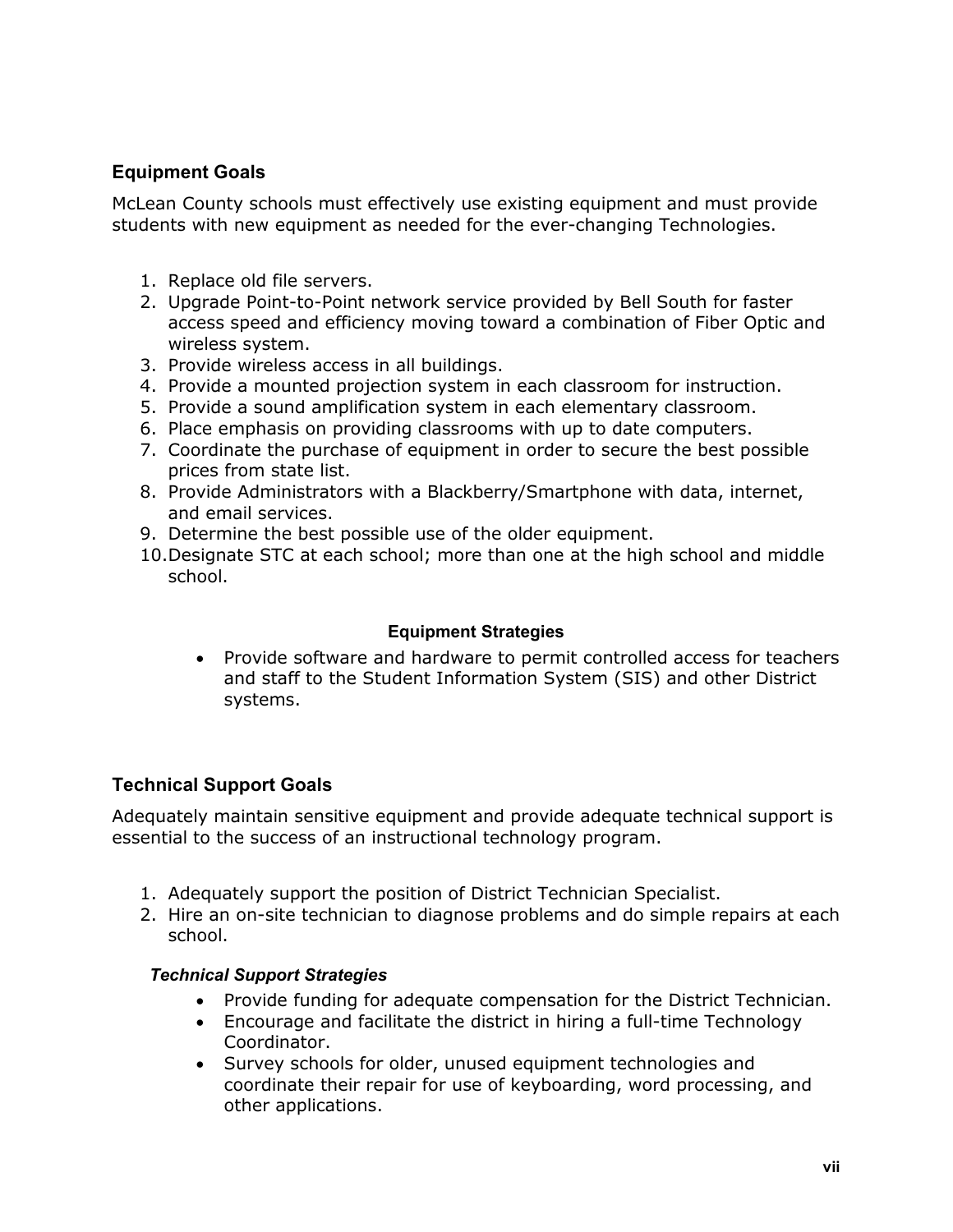# **Monitoring and Evaluating**

- The District Technology Coordinator will be responsible for monitoring and evaluating the progress of the Technology Plan. In order to do so, a district will:
- Meet at least two times during the school year to assess the implementation of the plan.
- Reassess the goals and activities in order to ensure that the plans reflect the current situation.
- Review and update inventory of equipment, software, and licenses.
- Assess the progress of professional development with regard to staff and student computer literacy.
- Assess the degree to which technology has been integrated into classroom instruction.
- Assess the degree to which technology has enhanced communications between the school and the community.

# **Funding Goals**

Creating a strong instructional technology program requires both new financial resources and the effective and creative use of existing funds.

# **Actions**

- 1. Coordinate and support grant writing efforts by individuals and teams from schools.
- 2. Monitor and review all funding sources.
- 3. Apply for E-rate to reduce cost of telecommunications, Internet access, and internal connections.
- 4. Consult with school in making effective use of all funding which relates to the District Technology Program.

# *Funding Strategies*

- Apply for E-rate discounts from Federal Communications Commission.
- Apply for Title II-Part D
- Determine sources of funds for staff development
- Schools budget sufficient funds for consumable technology resources and for the regular and systematic maintenance of equipment
- Establish a technology trust fund.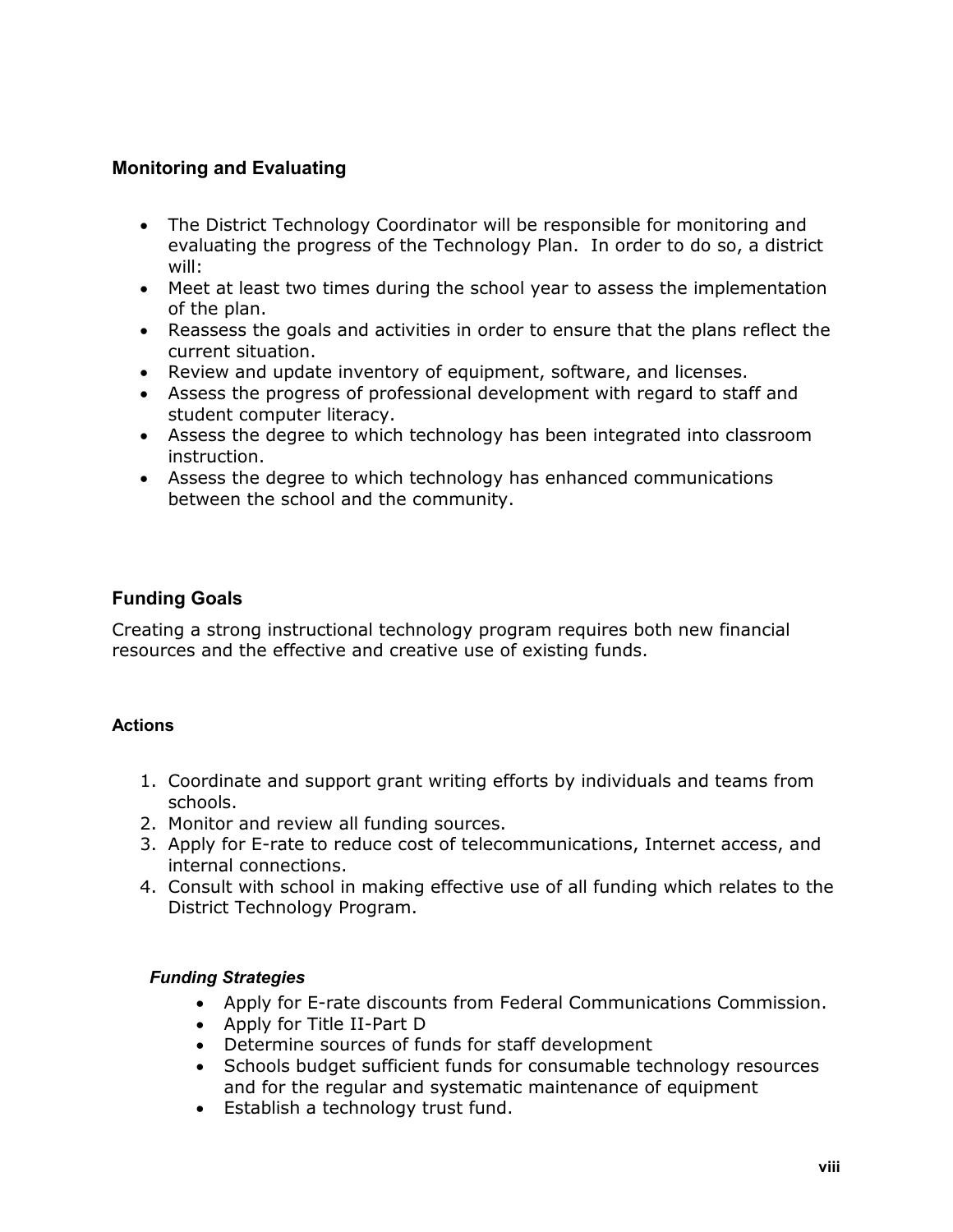# **Parent/Community Goals**

A strong relationship between schools and the communities they serve is needed for the success of an instructional technology program. The district is committed to enhancing such relationships.

# **Actions**

- 1. Enhance parent access to technology in homes and schools.
- 2. Enhance board member access to technology in homes for better communication to parents and community.
- 3. Provide access to the Student Information System Parent Portal.

# *Parent/Community Strategies*

.

- Develop relationship with local city governments to facilitate community use of technology resources.
- Train parents to use computers and to access the District from homes and other sites.
- Continue to provide a web link for board members.
- Provide a web link so that parents and community can access board agendas
- Proved web link to the SIS Parent Portal